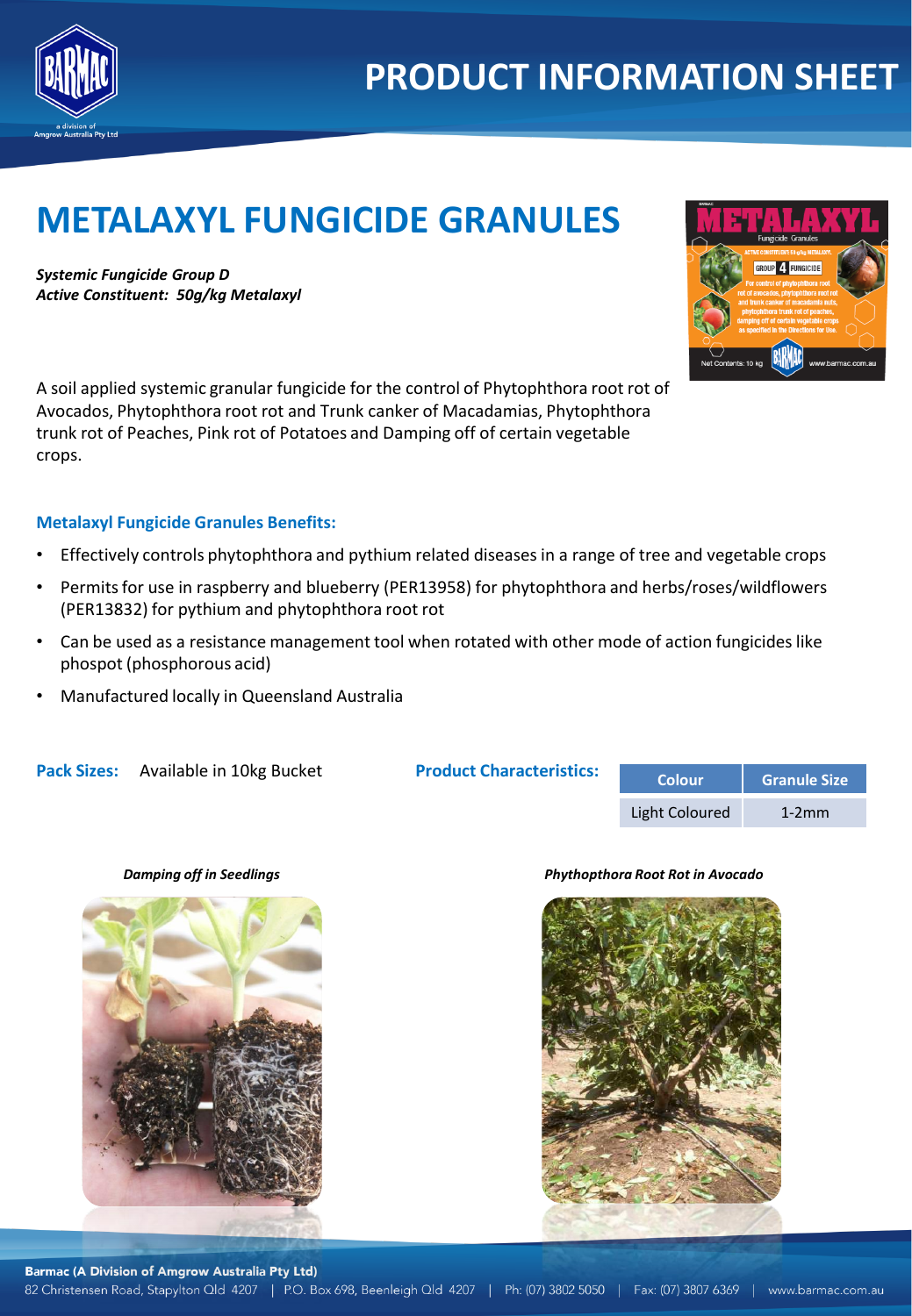

## **Directions for Application:**

| <b>CROP</b>                                       | <b>DISEASE</b>                          | <b>STATE</b>               | <b>RATE</b>                                           | <b>WHP</b> | <b>CRITICAL COMMENTS</b>                                                                                                                                                                                                                                                                                                                                                                                                                                                                                                                                                                                                                                                                                                                                                                                                                                                                                                                                                                                                                          |
|---------------------------------------------------|-----------------------------------------|----------------------------|-------------------------------------------------------|------------|---------------------------------------------------------------------------------------------------------------------------------------------------------------------------------------------------------------------------------------------------------------------------------------------------------------------------------------------------------------------------------------------------------------------------------------------------------------------------------------------------------------------------------------------------------------------------------------------------------------------------------------------------------------------------------------------------------------------------------------------------------------------------------------------------------------------------------------------------------------------------------------------------------------------------------------------------------------------------------------------------------------------------------------------------|
| Avocados<br>Replanting infested sites             | Phytophthora Root<br>Rot                | QLD, NSW,<br>SA&WA<br>Only | 100 g per $m2$<br>of soil surface                     |            | Apply at planting and repeat 8 to 12 weeks later.<br>Incorporate in the soil by cultivation or watering. DO<br>NOT use on unsterilsed potting soil in avocado<br>nurseries.                                                                                                                                                                                                                                                                                                                                                                                                                                                                                                                                                                                                                                                                                                                                                                                                                                                                       |
| Avocados<br>Potted nursery trees, dry<br>soil mix | Phytophthora Root<br>Rot                | QLD, NSW,<br>SA&WA<br>Only | $10g/10L$ pot<br>or 1kg per m <sup>3</sup><br>of soil |            | Potting soil should first be treated by using steam<br>sterilisation procedures.<br>Dry Soil Mix: After sterilisation and just before planting<br>or re-potting, incorporate thoroughly into the soil.<br>Follow up with two soil treatments 8 to 12 weeks<br>apart.<br>Soil Treatment: If soil mix treatment has not been used<br>at planting, apply three times 8 to 12 weeks apart. Wet<br>the surface of the soil before applying the fungicide.                                                                                                                                                                                                                                                                                                                                                                                                                                                                                                                                                                                              |
| Avocados<br><b>Curative treatment</b>             | Phytophthora Root<br>Rot                | QLD, NSW,<br>SA&WA<br>Only | 100 g per $m2$                                        | 7 days     | For established trees showing moderate to severe<br>symptoms of decline. Apply as a soil application at<br>beginning of summer wet season and again 8 to 12<br>weeks later until trees have recovered. Clear all weed<br>growth from under tree canopy. To ensure that the<br>fungicide is carried into the root zone of the tree apply<br>when rain is imminent or use irrigation. Severely<br>defoliated trees and limbs damaged by exposure to full<br>summer sunlight should be pruned to remove<br>damaged limbs prior to treatment and exposed limbs<br>painted with white plastic paint to prevent sunburn. It<br>is essential that good management practices include<br>proper mulching, fertilisation and irrigation where<br>required be followed to allow satisfactory response to<br>Root rot control by Metalaxyl.<br>In WA for dry land crops - apply in the autumn and<br>again in the spring; for irrigation crops - apply in the<br>spring and repeat the application at 3 monthly<br>intervals during the summer/autumn period. |
| Avocados<br><b>Protective Treatment</b>           | Phytophthora Root<br>Rot                | QLD, NSW,<br>SA&WA<br>Only | 25-50g per $m2$                                       | 7 days     | For treatment of apparently healthy trees at risk from<br>Root rot or showing signs of feeder root destruction or<br>for trees which have recovered following application<br>of Metalaxyl curative treatment. Use as a soil<br>application at the beginning of summer wet season<br>and repeat at 3 to 6 month intervals. Use the higher<br>rates and more frequent treatments where the risk of<br>infection is highest.<br>Apply in alternate years only. Ensure weed growth is<br>removed from under the tree and treat the entire area<br>under the tree canopy. It is essential that good<br>management practices including proper mulching,<br>fertilisation and irrigation be followed to allow<br>satisfactory response to Root rot control by Metalaxyl.<br>In WA for dry land avocado crops apply at times as<br>indicated above for CURATIVE TREATMENT in alternate<br>vears only.                                                                                                                                                     |
| Macadamia Nuts<br><b>Maintenance Treatment</b>    | Phytophthora Root<br>Rot & Truck Canker | QLD, NSW &<br>WA only      | 25-50g per $m2$                                       | 4 weeks    |                                                                                                                                                                                                                                                                                                                                                                                                                                                                                                                                                                                                                                                                                                                                                                                                                                                                                                                                                                                                                                                   |